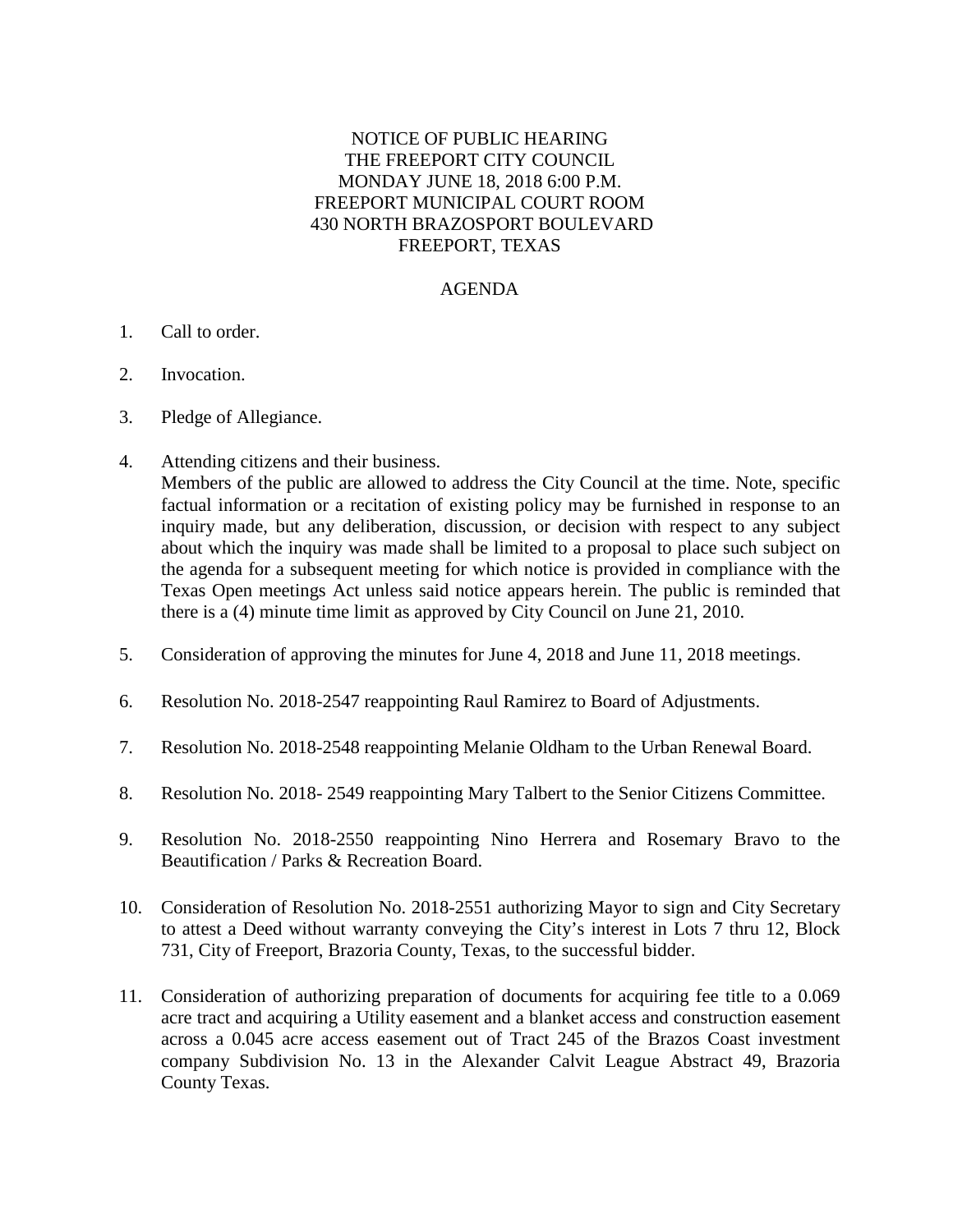- 12. Consideration of authorizing the preparation of documents for purchase of Lots 5  $\&$  6, Block 715, Velasco Townsite Property ID 261333 from Spirit of Praise Ministries.
- 13. Discuss and consider authorizing preparation of documents for sale of City interest in trust property Lots 14, Block 778, Velasco Townsite Tax ID 8110-3863-000.
- 14. Discuss and consider authorizing preparation of documents for sale of City interest in trust property Lot 15 thru 18, Block 36, Velasco Townsite Tax ID 8110-0398-000.
- 15. Discuss and consider authorizing preparation of documents for sale of City interest in trust property Lots 15, Block 116, Freeport Townsite Tax ID 4200-1163-000.
- 16. Discuss and consider authorizing preparation of documents for sale of City interest in trust Lots 24, Block 715, Velasco Townsite Tax ID 8110-3076-000.
- 17. Presentation from Marty Deleon and consideration of approving Summer Time Bluesfest and Biker Bash.
- 18. Consideration of agreement between the City of Freeport and the Economic Development Corporation concerning transfer of ownership of LOTS 1, 2,3, 6, 7, 8, 9, 10, 19 AND 24, BLOCK 694 all in the VELASCO TOWNSITE, of the City of Freeport, Texas, according to the map or plat of said townsite recorded in Volume 32, page 14 of the Deed Records of Brazoria County, Texas to the Economic Development Corporation and authorizing the Mayor to sign and the City Secretary to attest the Special Warranty Deed pursuant to the terms of that agreement.
- 19. Consideration of selecting a vendor from those bidding on fuel contract.

Work Session:

- A. Mayor Troy T. Brimage announcements and comments.
- B. Councilman Green Ward A announcements and comments.
- C. Councilman Bass Ward B announcements and comments.
- D. Councilwoman Loeza Ward C announcements and comments.
- E. Councilman Yates Ward D announcements and comments.
- F. Updates on current infrastructure.
- G. Update on reports / concerns from Department heads.

## Adjourn

Items not necessarily discussed in the order they appear on the agenda. The Council at its discretion may take action on any or all of the items as listed. This notice is posted pursuant to the Texas Open Meeting Act. (Chapter 551, Government Code).

In compliance with the Americans with Disabilities Act, the City of Freeport will provide for reasonable accommodations for persons attending City Council Meetings. Request should be received 48 hours prior to the meeting. Please contact the City Secretary office at 979-233- 3526.